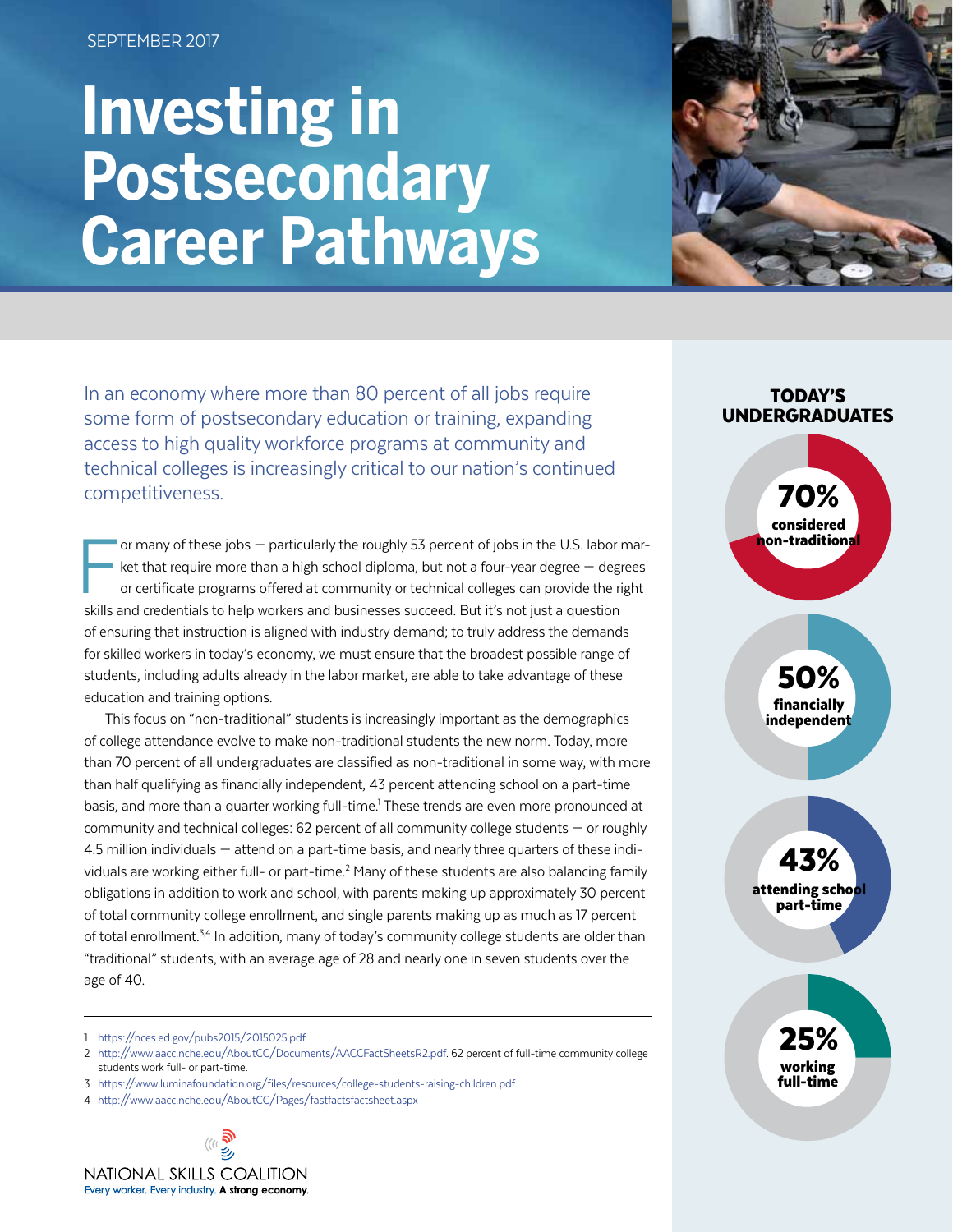

Career pathways generally include sequences of specific courses leading to "stackable" credentials that are articulated over time to allow workers to move up within targeted industries.

#### WELL-DESIGNED CAREER PATHWAYS PROGRAMS MAY INCLUDE A RANGE OF STRATEGIES AND SUPPORT SERVICES:



Occupational skills instruction

Basic skills instruction

Career and financial aid counseling

Childcare assistance

Transportation assistance

## **Why career pathways?**

One strategy for addressing the diverse needs of this student population is the development of career pathways models, which enable low-skilled adults to combine work and education while obtaining in-demand credentials that support career advancement. At the institutional level, career pathways generally include sequences of specific courses leading to "stackable" credentials that are articulated over time to allow workers to move up within targeted industries, and particularly focus on providing working students with multiple entry and exit points that allow for training at the pace and intensity that makes sense for the individual and their career progression.

Well-designed career pathways programs also include a range of strategies and support services that enable working adults and other students to persist and succeed in postsecondary education and training. For example, many career pathways models utilize integrated education and training opportunities that combine occupational skills instruction with basic skills instruction, allowing individuals with literacy or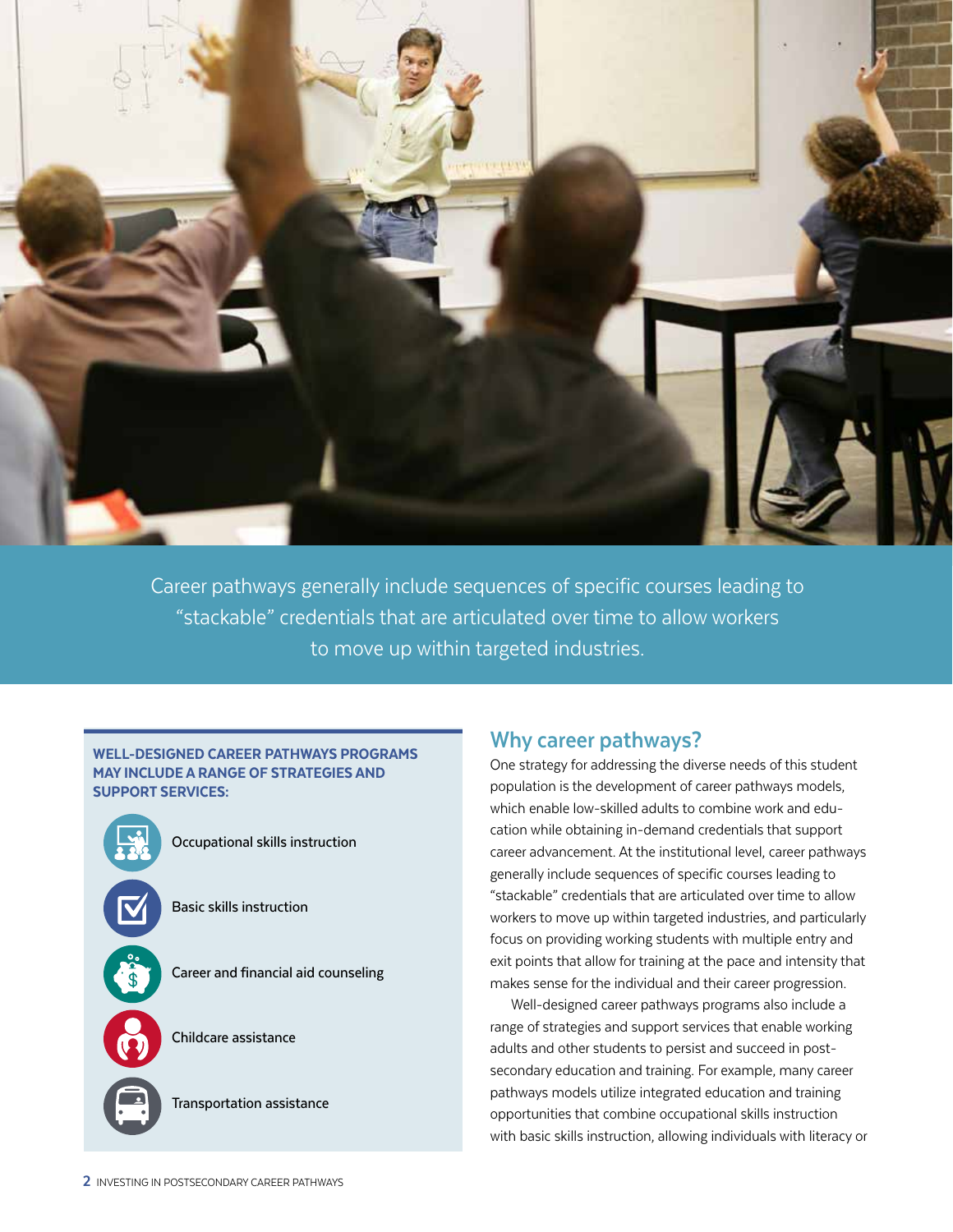numeracy barriers to obtain market-ready credentials without getting stuck in remedial or developmental classes that can often serve as significant  $-$  and costly  $-$  barriers for working students. Community colleges also often offer wraparound services such as career counseling to assist students with navigating course selection and financial aid options, or direct supports like childcare or transportation assistance to reduce the costs and increase ease of attendance.

#### **Bipartisan support for career pathways**

Career pathways strategies have gained significant bipartisan support on Capitol Hill. In 2014, Congress passed the Workforce Innovation and Opportunity Act (WIOA), which for the first time codified a federal definition of career pathways and mandated that local workforce development boards work with secondary and postsecondary providers in their service areas to develop and implement career pathways, particularly for individuals with barriers to employment. In 2015, Congress adopted the WIOA definition of career pathways under the "ability to benefit" provisions of the Higher Education Act (HEA), allowing students without a high school diploma or equivalent to access federal financial aid if they are enrolled in an "eligible career pathway program."5 In 2017, the House passed reauthorizing legislation for the Carl D. Perkins Career and Technical Education Act (Perkins) that would encourage secondary and postsecondary providers to use funds under that law to support career pathways strategies.<sup>6</sup>

Importantly, the career pathways definition under WIOA and other federal laws establishes clear requirements for qualifying programs, focusing on a set of elements that have proven critical to the success of working students. In addition to requiring that career pathways programs align with the skill needs of specific occupations or industries, federal law requires that programs:

- ◆ Include counseling to support individuals in reaching their educational and career goals;
- $\bullet$  Include, as appropriate, concurrent and/or contextualized educational strategies that can help students with language, literacy or numeracy barriers take advantage of learning opportunities;
- ◆ Organize education, training, and other services (including support services) in ways that accelerate educational and career advancement; and
- ◆ Allow working students and others to obtain a secondary diploma or equivalent, as appropriate, and at least one postsecondary credential.

#### **Federal investments aren't keeping up**

However, despite the strong interest in career pathways at the federal level, there is relatively limited funding to support these strategies. While WIOA mandates the adoption of pathways at the local level, it does not provide dedicated resources to local workforce boards or educational providers to address the costs of implementation. And while HEA does provide access to financial aid for eligible "ability-to-benefit" students in career pathways programs, it does not provide corresponding resources at the institutional level to help community colleges develop and sustain career pathways programs over time.

Over the years, Congress has provided some dedicated resources under HEA and other federal programs that could be used to support elements of career pathways programs. However, while these investments have been critical to expanding access for a range of at-risk student populations, many of these programs are severely underfunded or have been discontinued, and in most cases the authorizing language does not reflect the increasing importance of career pathways in federal education and workforce programs.

◆ The Federal TRIO Programs support a range of student outreach and support services, including funding for Educational Opportunity Centers (EOCs) that provide academic and financial counseling to assist adult students in connecting to postsecondary education, as well as Student Support Services (SSS) grants that allow institutions to provide tutoring, counseling and other services to low-income, first-generation, and students with disabilities. However, the EOC program is relatively small — only 143 colleges and other institutions received funding in  $2016<sup>7</sup>$  – while the SSS program, while offered at more institutions, ultimately serves just over 100,000 community college students  $-$  including just over 50,000 over the age of 23  $-$  a tiny fraction of the more than 12 million students at community colleges nationwide.<sup>8</sup>

<sup>5</sup> Section 313 of the [Consolidated Appropriations Act, 2016](https://www.congress.gov/114/bills/hr2029/BILLS-114hr2029enr.pdf). It is worth noting that this definition replaced a different definition of career pathways adopted as part of the [FY 2015 omnibus, reflecting Congressional efforts to ensure](http://docs.house.gov/meetings/RU/RU00/20141210/102799/BILLS-113rcp113-59pp.pdf)  [consistency across federal programs.](http://docs.house.gov/meetings/RU/RU00/20141210/102799/BILLS-113rcp113-59pp.pdf) 

<sup>6</sup> [https://edworkforce.house.gov/uploadedfiles/strengthening\\_career\\_and\\_](https://edworkforce.house.gov/uploadedfiles/strengthening_career_and_technical_education_act.pdf) [technical\\_education\\_act.pdf](https://edworkforce.house.gov/uploadedfiles/strengthening_career_and_technical_education_act.pdf)

<sup>7</sup> <https://www2.ed.gov/programs/trioeoc/awards.html>

<sup>8</sup> <https://www2.ed.gov/programs/triostudsupp/sss-fastfacts2016.pdf>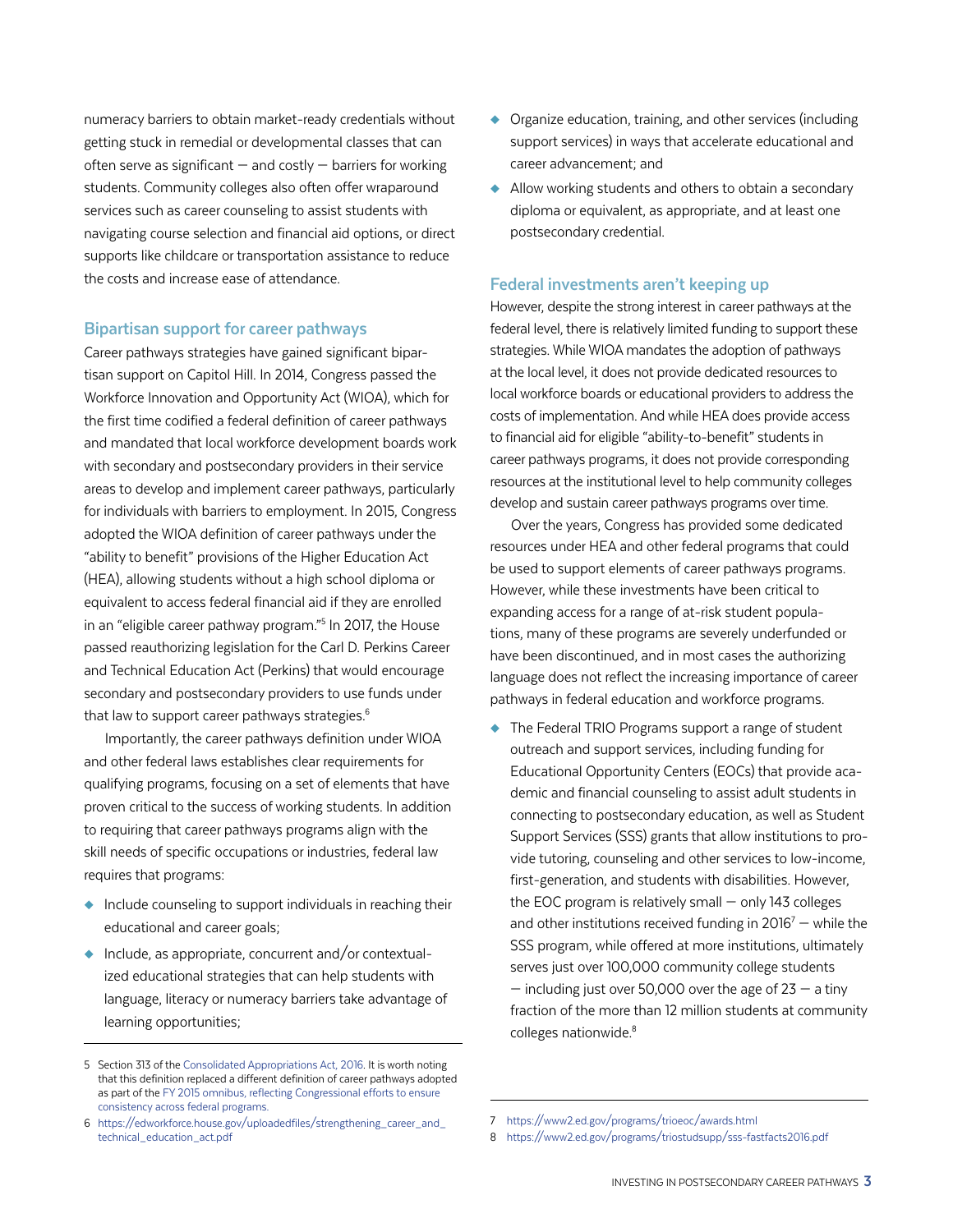

Despite the continued success of these investments — students enrolled in the more than 2,600 TAACCCT-funded programs have earned nearly 240,000 industry-recognized credentials since the program started— Congress has not allocated additional funds to continue the program.

- ◆ The Child Care Access Means Parents in School (CCAMPIS) program<sup>9</sup> provides roughly \$15 million in federal funding to institutions of higher education to support on-campus childcare services for low-income students, but this funding supported programs at just 85 schools nationwide in FY 2015, (the most recent year for which data is available) with 21 states receiving no funding at any campus.
- $\blacklozenge$  The College Access Challenge Grant Program<sup>10</sup> provided up to \$150 million in formula funding to states to support financial literacy, outreach, educational support, and other services targeted at helping low-income students achieve post-secondary credentials. However, Congress stopped funding the program in FY 2015 and has not renewed appropriations in subsequent fiscal years.

While not authorized under HEA, the Trade Adjustment Assistance Community College and Career Training (TAACCCT) grant program was also an important investment in career pathways, providing nearly \$2 billion over a four-year period (FY 2011-2014) to support the development of industry-aligned programs. Though TAACCCT did not provide direct tuition assistance, it did support development of high-quality curricula and other services designed to help working students succeed. Despite the continued success of these investments — students enrolled in the more than 2,600 TAACCCT-funded programs have earned nearly 240,000 industry-recognized credentials since the program started $11 -$  Congress has not allocated additional funds to continue the program.

9 20 U.S.C. 1070e

<sup>10 20</sup> U.S.C. 1141

<sup>11</sup> [https://www.doleta.gov/taaccct/pdf/TAACCCT\\_Fact\\_Sheet\\_Program\\_In](https://www.doleta.gov/taaccct/pdf/TAACCCT_Fact_Sheet_Program_Information_01.19.17.pdf)[formation\\_01.19.17.pdf](https://www.doleta.gov/taaccct/pdf/TAACCCT_Fact_Sheet_Program_Information_01.19.17.pdf)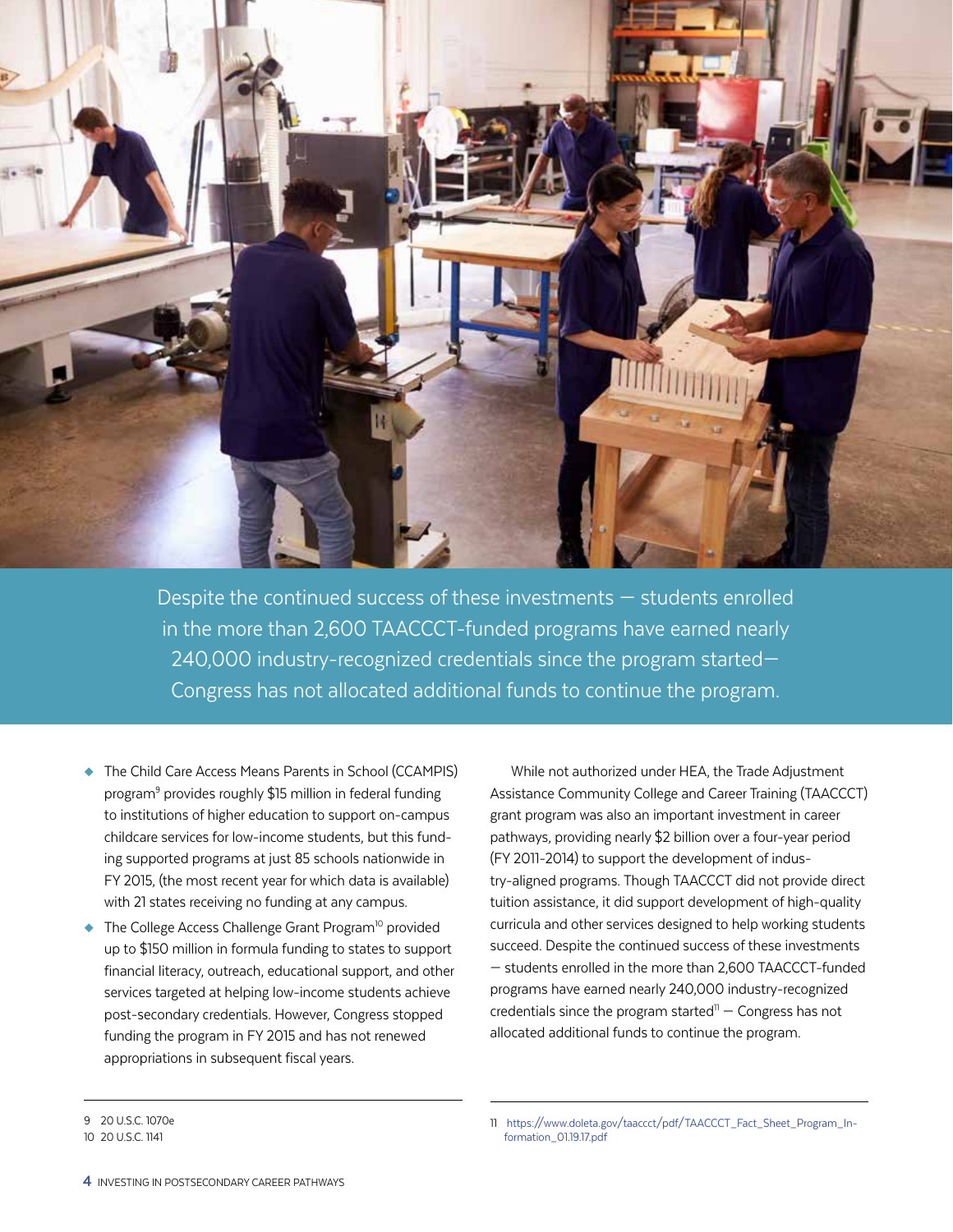# **States are taking the lead**

Because federal support for career pathways models has not kept up with the pace of innovation, a number of states have creatively patched together their own funding strategies for these activities. State programs are funded through a variety of federal and other sources, such as Temporary Assistance for Needy Families (TANF) block grants, career and technical education funds under the Perkins Act, state adult literacy funds, and more. Examples from these states help to demonstrate successful approaches that could be scaled up for the federal level to relieve financial pressure on states and encourage implementation of these effective approaches nationwide.

Arkansas, Iowa, and North Carolina are examples of states that have robust programs in place to support working learners and encourage completion of a degree or certificate program.

CASE STUDY: The Arkansas Career Pathways Initiative (CPI)

is funded with TANF block grant funds. The CPI program combines basic skills instruction and postsecondary training with critical supports like case management, childcare and transportation assistance, and help with costs of tuition, books, supplies, and testing fees. These funds go directly to community and technical colleges in Arkansas. The program began with a pilot in 2005 and was expanded in 2006 to include all twenty-two of Arkansas' community colleges, as well as three technical centers. Funds are provided to each institution according to a performance-based formula that factors in enrollment levels of low-income students, completion rates, credential attainment, and employment outcomes.

Colleges can use funds for support services and to hire CPI-dedicated staff at each institution. Staff oversees and administers the program, in addition to providing intensive case management for each participant. These staff help students choose career pathways that fit with their goals and needs, determine the other financial supports they may need (such as childcare or transportation), keep up with student progress, work with instructors, and liaise with other departments and support services as necessary.

CPI outcomes have been very favorable in showing increased persistence and completion rates. According to the most recent data available, 72 percent of FY 2015 program completers entered employment, while 89 percent of FY 2014 completers who found employment had retained employment for 6 months after entry.<sup>12</sup> Between 2006 and 2013,

12 Arkansas Career Pathways Initiative Progress/Close Out Report of Activities and Outcomes (July 1, 2015 - June 30, 2016).

52 percent of CPI participants completed at least one postsecondary credential, compared to 24 percent of non-CPI community college students statewide. This number was especially stark for minorities, with African-American CPI students three times as likely and Hispanic students four times as likely as their non-CPI community college student counterparts to earn a postsecondary credential.

CASE STUDY: Iowa's Pathways for Academic Career and **Employment (PACE)** program has served as a model for other programs across the country. Funding from the PACE program flows from the Iowa Department of Education and on to the state's community colleges to implement a streamlined and comprehensive process, coupled with support services, to enable students to acquire quality education and training to secure a job. Specifically, the funds can be used for integrated basic skills instruction and occupational training, counseling, and case management staff called Pathway Navigators. The program targets low-income, low-skilled individuals.

As part of the program, each community college receiving funding must create a pipeline system to recruit and retain eligible students, including those that are low-skilled, earning incomes at or below 250 percent of the federal poverty line, unemployed or underemployed persons, and dislocated workers. Funds are also used to support regional partnerships between community colleges and industries. This ensures the alignment of career pathways to in-demand careers and occupations representative of the region's industry clusters.

In FY 2016, PACE had an 80 percent completion rate, with an 89 percent employment rate after obtaining a credential.<sup>13</sup>

CASE STUDY: North Carolina's Basic Skills Plus program was developed in 2010 to accelerate transition to in-demand employment for adults who lack a high school diploma or the equivalent. The program provides employability skills, job-specific occupational and technical skills, and basic skills instruction to students concurrently enrolled in a adult education programs leading to a high school diploma or equivalent certificate. Community colleges may use up to 20 percent of their State Literacy Funds to provide training and support services for students. Students who enroll in this program are also eligible for tuition waivers from their institution. Funds can also be used to subsidize transportation costs and a career counseling component is also included. While

<sup>13</sup> [https://www.educateiowa.gov/sites/files/ed/documents/PACE%20](https://www.educateiowa.gov/sites/files/ed/documents/PACE%202016%20Report.pdf) [2016%20Report.pdf](https://www.educateiowa.gov/sites/files/ed/documents/PACE%202016%20Report.pdf)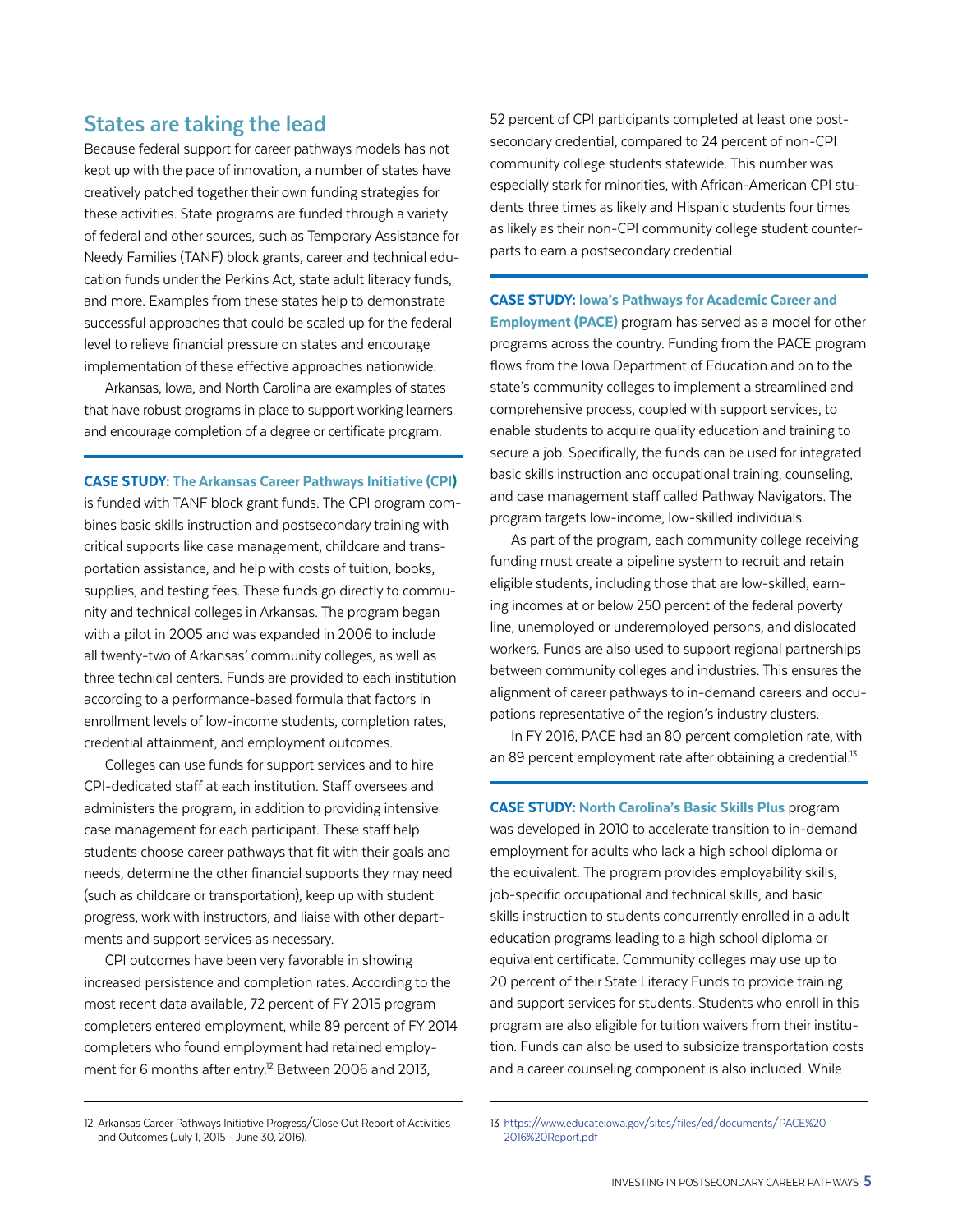

Strengthening support for career pathways at community and technical colleges will not only expand economic opportunities for working adults, but also help employers stay competitive in today's global economy.

this program has been in existence for years, the increased focus under WIOA Title II Adult Education Programs on Career Pathways strategies is expected to expand the use of this existing platform.

In 2015, North Carolina also developed a NCWorks Certified Career Pathways program, in which regional groupings of local workforce development boards (working with employers, community colleges, public schools and the full span of other workforce-oriented programs in the regions) apply for grants from the state workforce development board (NCWorks Commission) to support the development and implementation of career pathways in one or two key regional sectors. The criteria for robust "career pathways" were developed by a group of interagency leaders, and there is a staff-level interagency review committee that reviews the applications.

North Carolina initially paved the way for its Certified Career Pathway program in 2014-15 and 2015-16 with twenty-four CTE Pathway Projects (grades 9-14) involving high

schools, community colleges, workforce development boards and NCWorks Career Centers. Funded with \$1.4 million of Perkins state leadership funds, the employer-engaged pathways included career advising, articulated programs of study, and work-based learning.

# **The path forward: a Federal Career Pathways Support Fund**

Though some individual states and institutions have made significant strides in developing and implementing career pathways models, the lack of a comprehensive federal investment in career pathways means that millions of working adults and other students are unable to access these critical supports. With states struggling to maintain even current levels of spending on higher education (as of 2016, state per-student funding is roughly 18 percent below 2008 levels)<sup>14</sup>, it is

14 [www.cbpp.org/research/state-budget-and-tax/funding-down-tuition-up](https://www.cbpp.org/research/state-budget-and-tax/funding-down-tuition-up)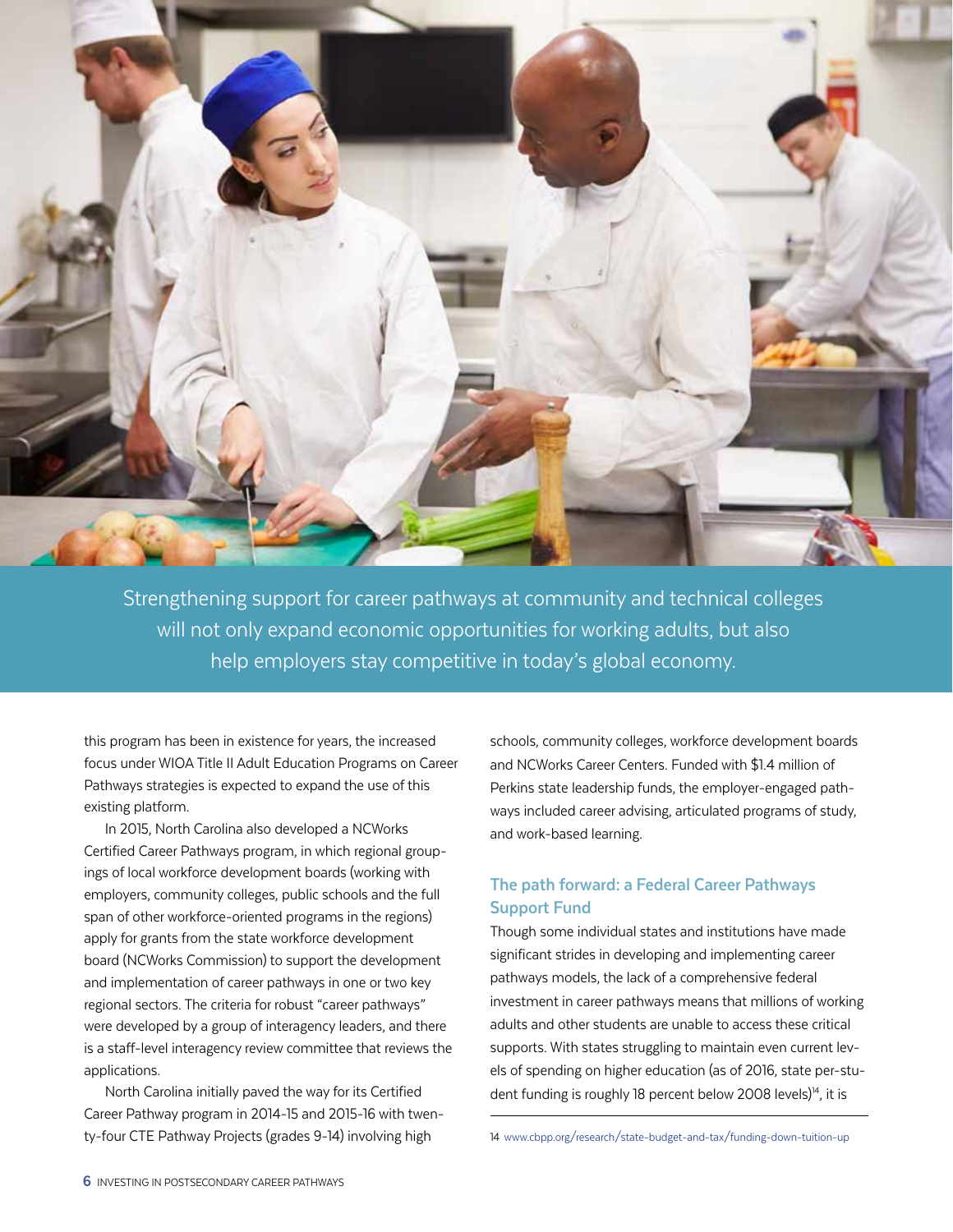likely that states and institutions will face further challenges delivering comprehensive high-quality career pathways. With national unemployment at the lowest levels in more than a decade, and businesses across a range of industries facing increased difficulties finding skilled workers, strengthening support for career pathways at community and technical colleges will not only expand economic opportunities for working adults, but also help employers stay competitive in today's global economy.

The upcoming reauthorization of HEA offers an important opportunity for Congress to address this challenge. Congress should establish a federal Career Pathways Support Fund under the Department of Education, with funding made available to two-year colleges in partnership with other stakeholders, to ensure that low-income working adults have better access to services that can support persistence and completion.

Funding should be targeted to community and technical colleges that are offering career pathway programs aimed at moving working adults and other non-traditional students into family supporting jobs in locally in-demand industries. Grants could be used to cover a range of specific services, including:

- ◆ Development and expansion of new or existing programs that utilize integrated education and training strategies, and provide multiple entry and exit points for working learners. This could include dual enrollment approaches for secondary students seeking to transition directly into a community college career pathway program, as well as strategies that help unemployed, underemployed, and disconnected adults and youth gain skills and credentials. Priority should be given to schools that partner with adult education providers and other non-profit organizations to ensure that individuals are able to access the appropriate skills and credentials at various stages of their professional development.
- ◆ Provision of direct support services such as childcare, transportation, and assistance in accessing Supplemental Nutrition Assistance Program (SNAP), housing, and other benefits where appropriate. The majority of community college students live off-campus and many must balance family and work obligations with their studies. Access to these supports — whether provided directly by the institution or in partnership with community-based or similar organizations — would improve persistence by reducing barriers to completion.
- ◆ Offering career pathways navigation and case management services. Community and technical colleges across the country are offering pathway navigation and case

management services to facilitate student persistence and success. Pathway navigators work with students to identify the right mix of courses and academic support to meet career goals while continuing to work. They can also help identify the appropriate wraparound services that can keep students on track, and work to connect students with partner organizations on- and off-campus to ensure that individual needs are met.

The Career Pathways Support Fund should be funded at not less than \$500 million per year, consistent with the annual levels that were authorized for the TAACCCT grants, and should be matched with increased investments in federal financial assistance to ensure that working students are able to take full advantage of emerging economic opportunities. Grants should prioritize programs that have strong linkages with local or regional employers in target industries, and should also emphasize partnerships with workforce development boards, secondary school systems, and other stakeholders to ensure seamless transitions between systems for students. Institutions receiving funds should be evaluated on how well they are meeting the employment and academic needs of students, as well as the needs of local businesses in target industries, with continued funding dependent on meeting minimum performance targets.

# The upcoming reauthorization of HEA offers an important opportunity for Congress to address this challenge.

With U.S. businesses struggling to find skilled workers for current job openings — a recent Business Roundtable survey found that more than half of responding members were facing talent shortages<sup>15</sup>  $-$  it is more important than ever for policymakers to identify effective strategies that match working adults with well-paying careers. A new Career Pathways Fund would stimulate the expansion of high-quality, industry-aligned programs that help a broad range of individuals advance in the labor market, including low-skilled adult workers and other "non-traditional" students. Congress should seize this opportunity to strengthen our economy and ensure that job growth leads to shared prosperity for all U.S. workers.

<sup>15</sup> [http://businessroundtable.org/sites/default/files/immigration\\_re](http://businessroundtable.org/sites/default/files/immigration_reports/2017.06.01%20BRT.Work%20in%20Progress.How%20CEOs%20Are%20Helping%20Close%20America%E2%80%99s%20Ski....pdf)[ports/2017.06.01%20BRT.Work%20in%20Progress.How%20CEOs%20Are%20](http://businessroundtable.org/sites/default/files/immigration_reports/2017.06.01%20BRT.Work%20in%20Progress.How%20CEOs%20Are%20Helping%20Close%20America%E2%80%99s%20Ski....pdf) [Helping%20Close%20America%E2%80%99s%20Ski....pdf](http://businessroundtable.org/sites/default/files/immigration_reports/2017.06.01%20BRT.Work%20in%20Progress.How%20CEOs%20Are%20Helping%20Close%20America%E2%80%99s%20Ski....pdf)